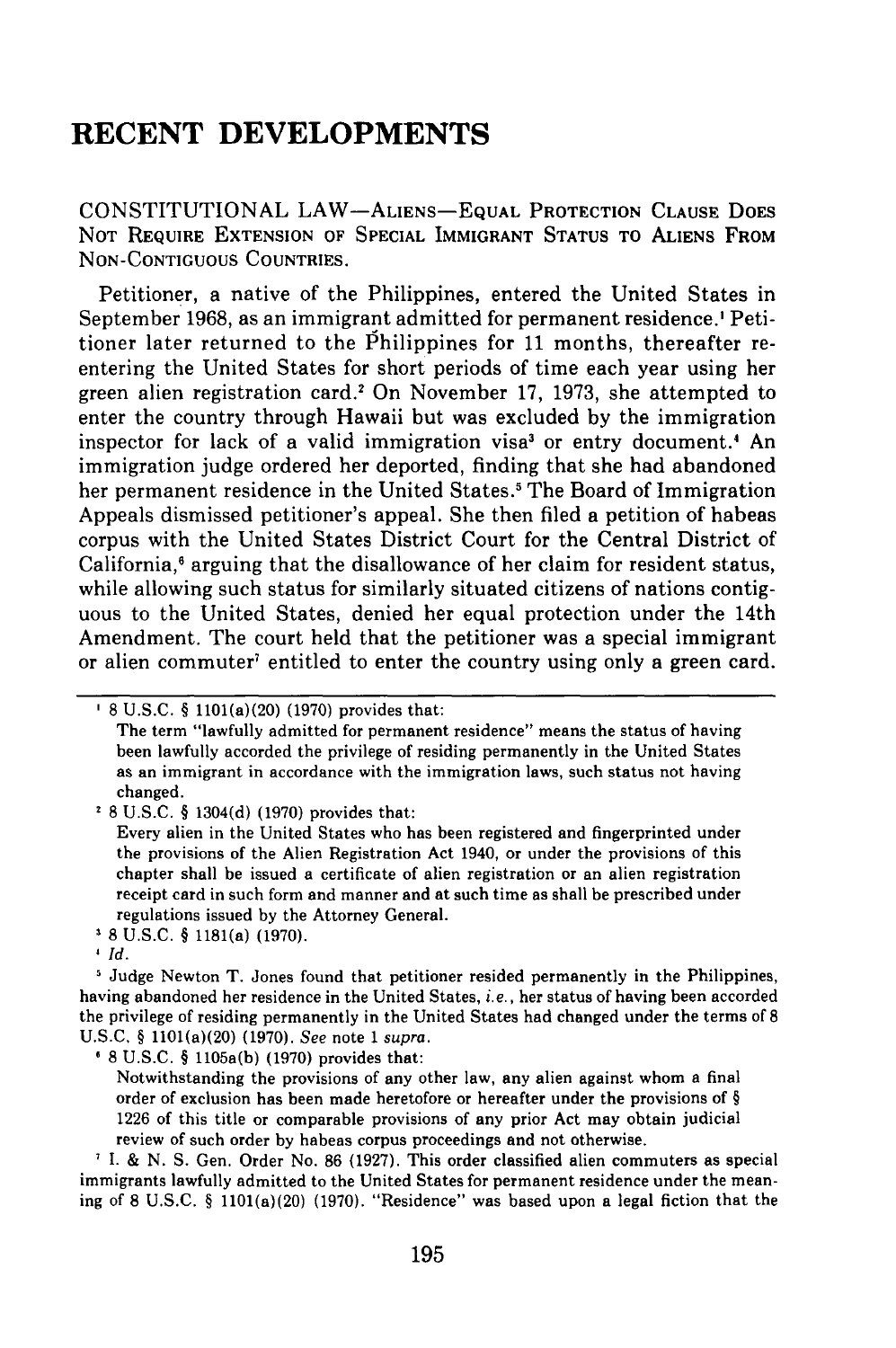On appeal to the 9th circuit, *held,* reversed. Denial of a special immigrant status to a citizen of the Philippines is not a violation of the equal protection clause when a distinction drawn between contiguity and noncontiguity has a rational basis in policy. *Alvarez v. District Director of United States Immigration and Naturalization Service,* 539 F.2d 1220 (9th Cir. 1976).

Congress has been granted broad powers by the Constitution to control the naturalization and immigration of aliens.' In recognition of this authority, the judiciary has deferred to Congress<sup>9</sup> except in those instances where long-renowned enactments appear to exceed constitutional strictures.<sup>10</sup> One result of this judicial deference has been that discrimination among classes of aliens has withstood constitutional attack" better than has discrimination between aliens and United States citizens, $\frac{1}{2}$  the former being subject to a mere rational relation test,<sup>13</sup> while the latter is subject to the more stringent strict scrutiny standard."

At issue in the instant case is the unique status accorded aliens residing in nations contiguous to the United States. These aliens have been given a status of special immigrant by the Immigration and Naturalization Service (INS), which is even broader than that provided statutorily.'" An immigrant in this statutory category is defined as one "lawfully admitted for permanent residence, who is returning from a temporary visit abroad."'"

*I See, e.g.,* Truax v. Raich, 239 U.S. 33 (1915), finding that the federal government has the sole authority to control immigration. *See also* Fong Yue Ting v. United States, 149 U.S. 698, 713 (1892).

<sup>10</sup> See Fong Yue Ting v. United States at 713, where the Court postulated that "[t]he power to exclude or expel aliens, being a power affecting international relations, is vested in the political departments of the government, and is to be regulated by treaty and by act of Congress, and to be executed by the executive authority according to regulations so established *except* so far as the judicial department has been authorized by treaty or by statute, or is required by the paramount law of the Constitution to intervene." (emphasis added).

*See, e.g.,* Noel v. Chapman, 508 F.2d 1023 (1975).

**<sup>2</sup>***See* Graham v. Richardson, 403 U.S. 365 (1971) where the equal protection clause was applied to find state welfare laws which discriminated against aliens unconstitutional. *See also* In re Griffiths, 413 U.S. 717 (1973); Recent Development, 4 **GA.** J. INT'L & **COMP.** L. 206 (1974).

<sup>13</sup> Dunn v. Immigration and Naturalization Service, 499 F.2d 856 (9th Cir. 1974); Uribe-Temblador v. Rosenberg 423 F.2d 717 (1970).

*" See* United States v. Carolene Products, 304 U.S. 144 (1938), on "discrete and insular minorities" and Sugarman v. Dougall, 413 U.S. 634 (1973), on alienage as a suspect classification. *See also* Recent Development, 7 **GA.** J. **INT'L** & COMp. L. 187, 190 (1977).

<sup>15</sup> Gen. Order No. 86, *supra* note 7. This order classified commuters as immigrants and, because they were born in the Western Hemisphere, exempted them from ordinary visa and quota requirements.

**"** 8 U.S.C. § 1101(a)(27)(B) (1970).

alien resided at his place of employment in the United States and made temporary visits out of the country at night when he returned to his home in a contiguous country.

U.S. CONST. art. I, § 8, cl. 4. "The Congress shall have power . **.** . [t]o establish a uniform Rule of Naturalization."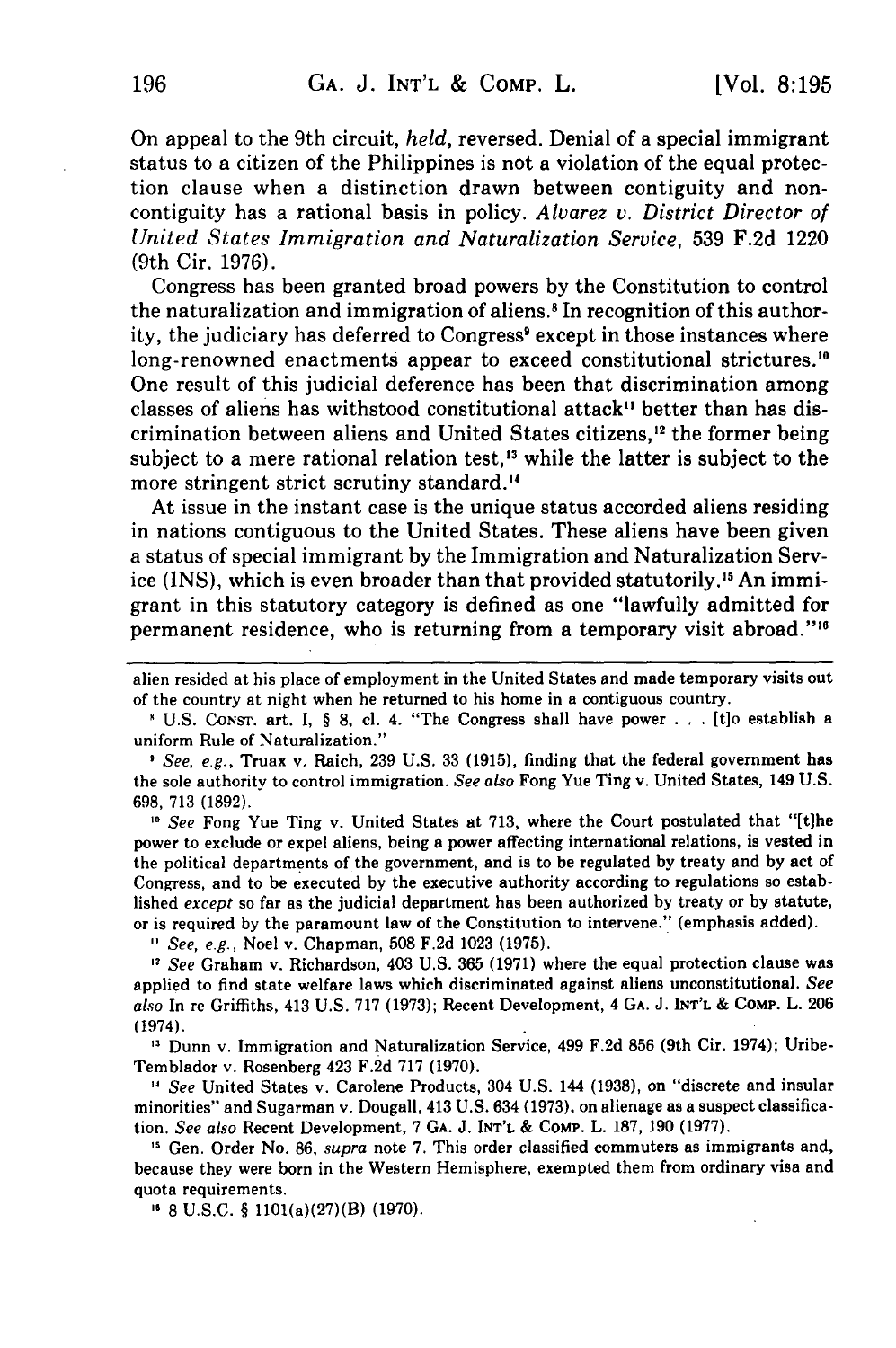Under this definition, many Mexican and Canadian workers cross the border using only their "green cards,"" where they would have been denied access had they been from any other country.

The reason for this variance is the INS decision not to challenge many Canadian or Mexican workers' foreign residence, construing their returning home each night to be a mere "temporary visit abroad." Even though this variance has been challenged in several cases,"8 in the leading case, *Gooch v. Clark*,<sup>19</sup> the 9th circuit upheld the validity of the INS practice in the face of an attack **by** the AFL-CIO. There the court of appeals first determined that the commuters were in fact immigrants, since they did not fall within the defined characteristics for nonimmigrant aliens.<sup>20</sup> The court then interpreted the phrase "lawfully admitted for permanent residence" as a term of art intended to mean the status of having the privilege of residency in the United States, rather than actual residence.<sup>21</sup> Finally, as to the requirement that the immigrant be "returning from a temporary visit abroad" the *Gooch* court concluded that the INS acceptance of a commuter's nightly or seasonal return to his foreign residence was not beyond the scope of the statute.<sup>22</sup>

This view was expressly adopted **by** the United States Supreme Court in *Saxbe v. Bustos,"3* where the Court held that the INS scheme applied to seasonal as well as daily commuters.<sup>24</sup> In reaching this decision the Supreme Court expressed what the Gooch court had only suggested, namely that the long-standing administrative construction of the statute<sup>21</sup> added a "gloss" or qualification to statutory language which on its face seemed unqualified.<sup>26</sup> In this case the "gloss" was strengthened by the fact

2 433 **F.2d** at **78, 79. 8 U.S.C. §** 1101(a) (20). *See* In re F, **Bd.** Imm. **App. A-630567** (1946); In re H-O- **5, I. & N.** Dec. **716** (Bd. Imm. **App.** 1954). In the case of commuters, a legal fiction is used to equate regular employment with domicile. In re Burciaga-Saicedo, **11 I. & N.** Dec. **665 (1966);** In **re** Wighton, **13 I. & N.** Dec. **683 (1971).**

*" Id.* at **80.** The court based its conclusion upon cases which had upheld such finding under language of a similar import in the predecessor statute to the present statute. *See* Barrese v. Ryan **203** F. Supp. **880 (D.** Conn. **1962);** Amalgamated Meat Cutters **&** Butcher Workmen of North America v. Rogers, **186** F. Supp. 114 **(D.D.C. 1960),** where the references to seasonal workers is only dicta.

**23** 419 **U.S. 65** (1974).

*1, Id.* at **70.**

2 The practice started in **1927;** *see* note **7** *supra.*

**"** 419 **U.S.** at 74. *See also* Massachusetts Trustees v. United States, **377 U.S. 235** (1964); United States v. Midwest Oil Co., **236 U.S.** 459 **(1915).**

**<sup>&#</sup>x27;1** These commuters carry an alien registration receipt card (form 1-151), commonly called a "green card" and use it as a border-crossing card in compliance with the documentation requirements of the Attorney General of the United States. **8 U.S.C. §** 1304(d) **(1970).**

**<sup>&</sup>quot;** *See, e.g.,* Texas State AFL-CIO v. Kennedy, **330 F.2d 217,** *cert. denied* **379 U.S. 826** (1964).

**<sup>&</sup>quot;** 433 **F.2d** 74 **(1970),** *cert. denied sub nor.,* Gooch v. Mitchell, 402 **U.S. 995 (1971).**

*Id.* at **78.** *See* In re **H-O-5, I. & N.** Dec. **716** (Bd. Imm. **App.** 1954); Karnuth v. United States *ex rel* Albro, **279 U.S. 231 (1929).** *See also* **C. GORDON &** H. **ROSENFIELD, IMMIGRATION LAW AND PROCEDURE § 2.19 (2d** rev. ed. **1966).**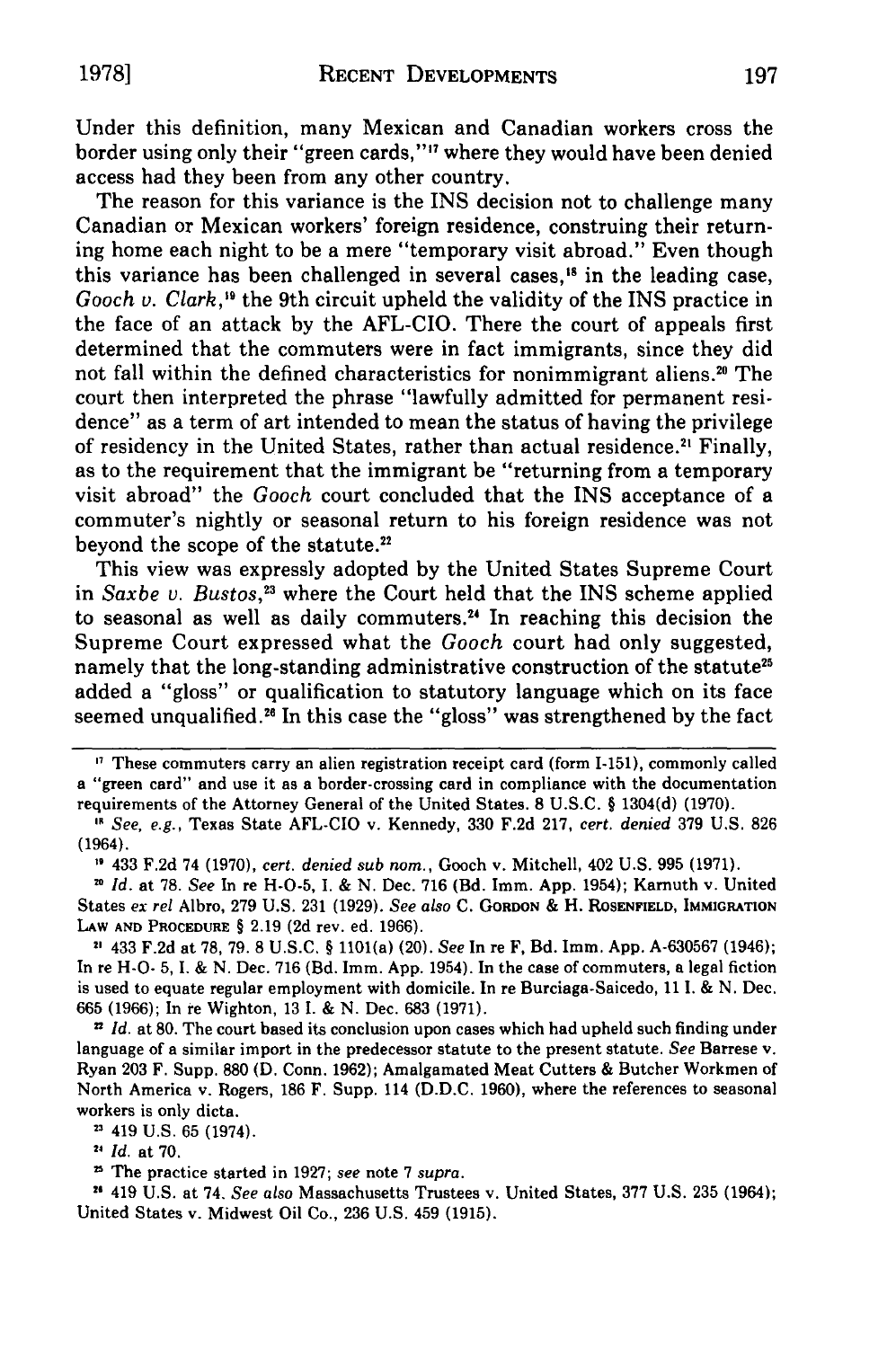that Congress had long been aware of the particular practice and had taken no action to change it.<sup>27</sup>

The practical importance of the less stringent "rational relation" standard of review was emphasized by the court when it noted that the policy behind the INS practice was particularly relevant.<sup>28</sup> Given the high number of inter-country commuters, a drastic change in INS policy would create serious economic difficulties in the border areas, 29 thereby damaging United States political relations with Canada and Mexico.<sup>30</sup>

The court of appeals in the instant case recognized this logic when applied to Canadian and Mexican workers. However, it refused to extend the *Gooch* and *Saxbe* view to permit the green card entry to workers from noncontiguous countries, since different economic and political considerations were involved.<sup>31</sup>

Having defined the scope of the regulatory scheme, the court of appeals next considered petitioner's contention that such an interpretation was unconstitutional, because it deprived her of equal protection of the law. Applying the rational relation test, $32$  the court found a rational relation between the policy of maintaining an economic balance in border areas and thus good relations with Mexico and Canada and attempts to achieve that policy. Consequently, this argument also failed.<sup>33</sup>

Petitioner, in the alternative, asserted a putative status as an ordinary special immigrant rather than as a commuter, that is, one admitted without the help of the legal fiction that employment connotes residence.<sup>34</sup> In order to become a special immigrant, one must have an unrelinquished permanent residence within the United States.<sup>35</sup> On the facts of this case, though, the court of appeals found that petitioner failed to satisfy this requirement since she had both her residence and her place of employment in the Philippines for eleven months during the year.<sup>36</sup>

**'** 419 **U.S.** at **70.** The Court used an affidavit submitted **by** Secretary of State Rogers to the district court below to bolster its position.

*<sup>27</sup>See* **SENATE COMM. ON THE JUDICIARY, THE IMMIGRATION AND NATURALIZATION SYSTEMS OF THE UNITED STATES, S.** REP. No. 1515, 81st Cong., **2d** Sess. **616 (1950); SENATE COMM. ON THE JUDICIARY AMENDING IMMIGRATION AND NATIONALITY** ACT, **S. REP.** No. 748, 89th Cong., **1st Sess. 15-16 (1965).**

**<sup>&</sup>quot;** For a detailed examination of the policy issues in this area see Note, *A liens in the Fields: The "Green-Card Commuter" Under the Immigration and Naturalization Laws,* 21 **STAN.** L. REv. **1750 (1969)** [hereinafter cited as Stanford Note].

**<sup>2</sup> SENATE COMM. ON LABOR AND PUBLIC WELFARE, MIGRATORY FARM LABOR PROBLEM IN UNITED STATES, S. REP.** No. **83,** 91st Cong., **1st** Sess. 65 **(1969);** *Immigration and Nationality Act Amendments, Hearings on H.R. 9112, H.R. 15092, H.R. 17370 Before Subcomm. No. 1 of the House Comm. on the Judiciary,* 91st Cong., **2d** Sess. **205-207 (1969).**

**<sup>3&#</sup>x27; 539 F.2d** at 1223-24.

*<sup>.2</sup> See* note **13** *supra.*

**<sup>539</sup> F.2d** at 1224.

*<sup>,</sup> See* note 21 *supra.*

**<sup>3. 8</sup>** C.F.R. **§ 211.1(b)(1) (1977);** Lesto v. Day, 21 **F.2d 307 (1927).**

**<sup>-&</sup>quot; 539 F.2d** at **1225.**